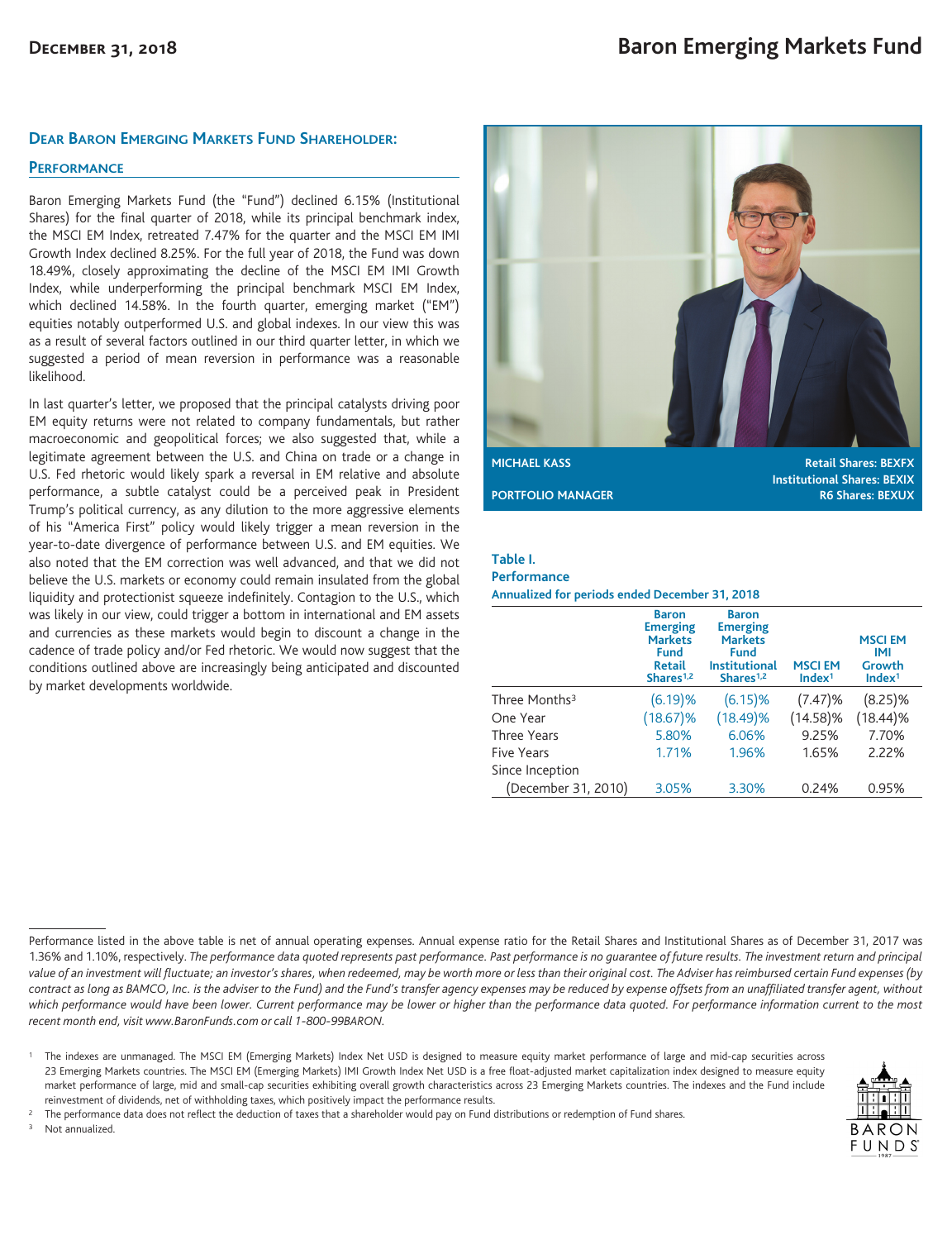# **Baron Emerging Markets Fund**

For the final quarter of 2018, we outperformed both our primary benchmark MSCI EM Index as well as our all-cap EM growth proxy. While encouraged by our recent quarterly results, we were disappointed with our full-year performance, which closely tracked the all-cap EM growth proxy, but trailed the MSCI EM Index. While we would characterize the earnings results across the bulk of our portfolio as solid, many of our investments suffered material multiple contraction resulting from a rise in risk premium on EM equities, a concern over future regulatory or policy tightening, or additional risks related to future earnings growth for highly-profitable private sector companies, particularly relating to China. In this regard, as 2018 progressed we would characterize investor sentiment as increasingly hostile towards the equity values of private sector corporations and successful entrepreneurs, and more acutely so in the smaller, mid-cap and lower end of large-cap universe, which of course forms the core of our investment portfolio. While we believe a principal catalyst has been escalating pressure as a result of unconventional U.S. aggression in the form of foreign policy, trade protectionism, and threatened sanctions, the good news is that any de-escalation would likely relieve such pressure and allow risk premium on EM and international assets to normalize, and multiples on private sector companies in particular, to rise.

During the fourth quarter, our positive relative performance was led by strong stock selection effect in the Industrials, Consumer Discretionary, and Financials sectors; while positive performance was fairly broad based, returns were paced by strength following the positive election results in Brazil, with notable appreciation in **Rumo S.A.**, **Localiza Rent a Car S.A.**, **B3 S.A. – Brasil**, **Bolsa, Balcao**, and **Itaú Unibanco Holding S.A**., and a rebound in India from the third quarter liquidity crisis, where **Kotak Mahindra Bank Ltd.**, **SBI Life Insurance Company Limited**, **Max Financial Services Limited**, **Housing Development Finance Corporation Limited**, and **JM Financial Limited** all achieved solid double-digit returns. The largest single contributor to positive relative performance was **China Tower Corporation Limited**, a recent addition to the portfolio that we profiled in our third quarter letter. Our cash position in a weak market also contributed to fourth quarter relative performance. Offsetting a portion of the above, adverse stock selection effect in the Utilities sector was the principal detractor from relative performance, as **Infraestructura Energetica Nova S.A.B. de C.V.** suffered a material decline upon the decision by the newly elected Mexican president to cancel plans to complete an upgrade of the Mexico City airport, raising questions regarding the integrity of existing infrastructure-related contracts and related growth potential in the country.

For the full year 2018, our adverse performance relative to the benchmark EM Index was driven most by poor stock selection effect in India, where several of our theme-related investments retraced gains achieved in the prior year, and adverse allocation effect in Argentina, where our related reform theme suffered under an abrupt change in liquidity conditions. Partially offsetting the above was positive stock selection effect in Consumer Discretionary, paced by our thematic concentration in valueadded Asian textile manufacturers **Shenzhou International Group Holdings Ltd.**, **Makalot Industrial Co., Ltd.**, and **Eclat Textile Co., Ltd.**, all seen as beneficiaries of a likely shift in manufacturing capacity from China to Vietnam and other Southeast Asian domiciles, as well as our cash position in a declining market.

#### **Table II.**

| Top contributors to performance for the quarter ended December 31, 2018 |                          |  |
|-------------------------------------------------------------------------|--------------------------|--|
|                                                                         | Percent<br><b>Impact</b> |  |
| China Tower Corporation Limited                                         | 0.51%                    |  |
| Rumo S.A.                                                               | 0.26                     |  |
| Itaú Unibanco Holding S.A.                                              | 0.23                     |  |
| B3 S.A. - Brasil, Bolsa, Balcao                                         | 0.21                     |  |
| Housing Development Finance Corporation Limited                         | 0.21                     |  |

Shares of **China Tower Corporation Limited** appreciated in the quarter as fears of a merger between two important customers eased after the government announced a plan to distribute 5G spectrum. China Tower is the largest owner of wireless towers globally with dominant market share in China. We continue to believe that China Tower will be a significant beneficiary of the carrier 5G network build in China, and should be able to compound value in the double-digit range for more than five years.

Shares of **Rumo S.A.** rose during the quarter as the company continued to execute on its capacity enhancement strategy and its competitive advantages against the trading industry. Rumo is the leading industrial and agricultural rail operator in Brazil. We continue to believe that Rumo's capacity enhancement program will allow the company to take market share from inefficient truck operators, which we think could drive potential double-digit growth for several years to come.

**Itaú Unibanco Holding S.A.** is Brazil's largest private sector bank. Shares of Itaú rose along with Brazilian equities in general following the October election of Jair Bolsonaro as the country's next president. Mr. Bolsonaro's election marks a market-friendly swing to the right for Brazil, with promises to fix the country's main issues, including a broken social security system, rampant violence, and corruption. Itaú's shares rose on optimism the new administration's agenda will spur a new economic cycle for the country, driving better earnings for the banking sector.

**B3 S.A. – Brasil, Bolsa, Balcao** operates exchanges in Brazil for trading financial products and provides registration of non-standard derivatives contracts and bank funding instruments. The stock performed well after reporting good third quarter results with revenue growth of 14% and EBITDA growth of 17%. The election of Jair Bolsonaro as Brazil's new president was viewed positively by investors and contributed to market appreciation. We continue to own the stock because we believe B3 will benefit from the long-term development of the Brazilian capital markets.

**Housing Development Finance Corporation Limited** is India's premier housing finance company. Shares increased as liquidity conditions in the short-term funding market began to normalize following a squeeze triggered by a large credit downgrade in the system in September. In addition, a decline in oil prices and a lower inflation rate tempered the outlook for higher benchmark rates, which helped ease expectations for the company's funding costs. Lastly, the company reported results that showed continued steady earnings growth despite a difficult operating environment.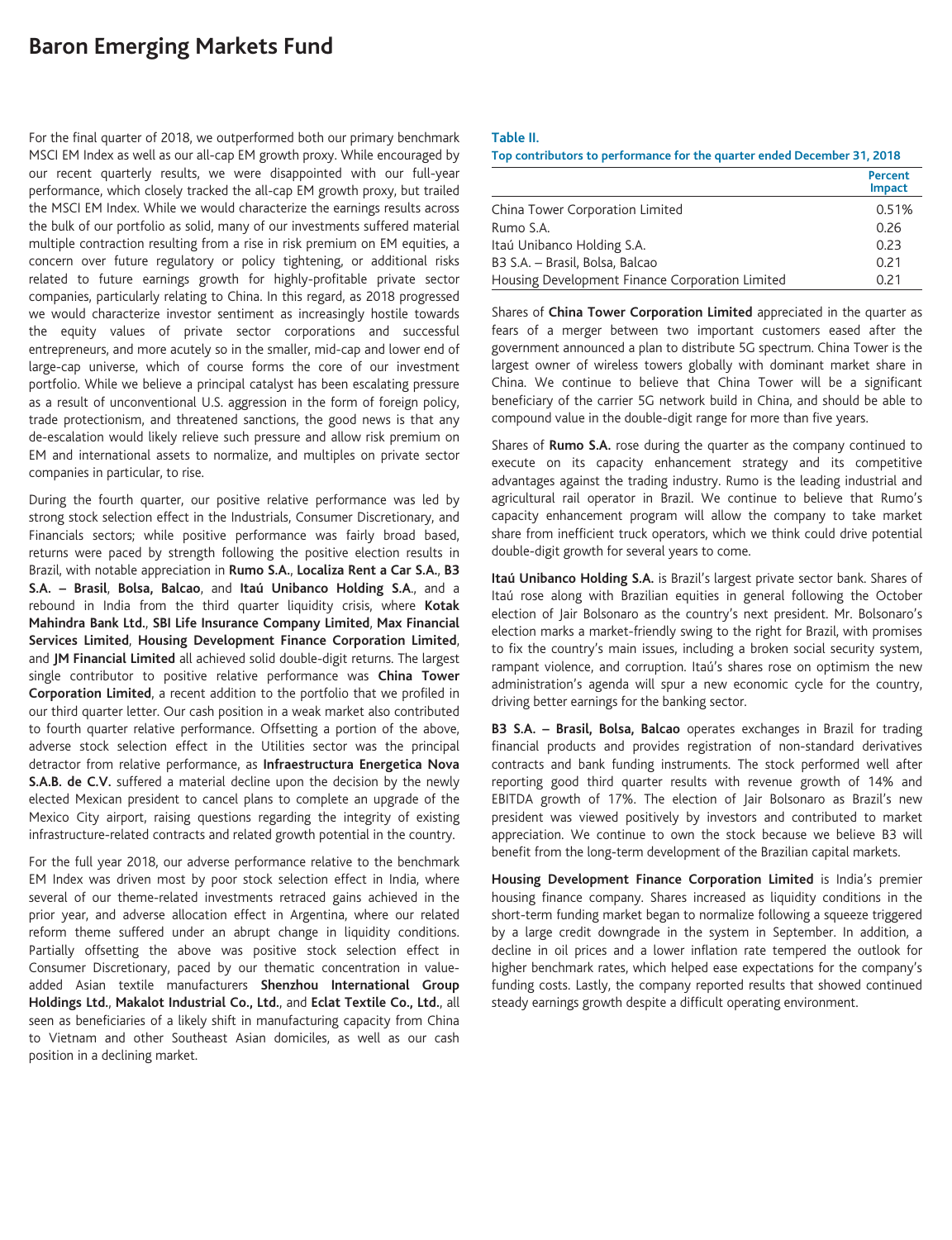#### **Table III.**

**Top detractors from performance for the quarter ended December 31, 2018**

|                               | Percent<br><b>Impact</b> |
|-------------------------------|--------------------------|
| Tullow Oil plc                | $-0.50%$                 |
| Alibaba Group Holding Limited | $-0.46$                  |
| Baidu, Inc.                   | $-0.46$                  |
| PagSeguro Digital Ltd.        | $-0.43$                  |
| Kangde Xin Composite Material | $-0.42$                  |

**Tullow Oil plc** is an international exploration and production company primarily focused on operations in West and East Africa. Shares declined in the quarter due to falling oil prices. We remain investors due to the company's operational improvements, ramp up of production at TEN field in Ghana, the deleveraging of its balance sheet, exploration upside in South America, and potential monetization of Kenya assets.

**Alibaba Group Holding Limited** is the largest retailer and e-commerce company in China, with shopping platforms Taobao and Tmall. Alibaba also owns 33% of Ant Financial, owner of Alipay, the largest third-party online payment provider in China. Shares of Alibaba were down in the quarter due to macro and trade war uncertainty and a postponement of incremental monetization on its China marketplaces. We believe Alibaba's core business remains highly profitable and continues to grow rapidly, with tailwinds to the overall company from strong mobile and advertising growth.

**Baidu, Inc.** is the dominant search engine company in China with leadership in online video, AI, and autonomous driving. Shares of Baidu were down in the quarter due to regulatory headwinds to the gaming and financial industries, trade war tensions, and cautious Q4 guidance. We maintain conviction as we believe Baidu continues to be focused on leveraging its cross-platform data to provide improved search experiences, with meaningful runway to improve monetization given its relatively small ad load and low levels of monetization vs. Google.

Shares of **PagSeguro Digital Ltd.** fell during the quarter because of Brazilian macroeconomic volatility and concerns over the competitive environment. PagSeguro is a Brazilian payment processor that exclusively serves the un-banked small customer segment. While we continue to monitor the competitive environment closely, we remain excited about the potential for PagSeguro to enable credit, debit, and other electronic payment mechanisms in a large portion of the economy that is significantly underserved by the traditional banking sector.

**Kangde Xin Composite Material** is a leading specialty film producer based in China. Shares fell as economic weakness pressured the company's downstream customers in consumer electronics and auto. In addition, negative sentiment around Kangde's pledged shares continued to weigh on share performance. Kangde continues to gain share in the domestic market and has received local government backing to ensure balance sheet liquidity. We continue to admire Kangde's long-term prospects as a leader in specialty and optical materials.

### **PORTFOLIO STRUCTURE**

#### **Table IV.**

#### **Top 10 holdings as of December 31, 2018**

|                                                 | <b>Percent of</b><br><b>Net Assets</b> |
|-------------------------------------------------|----------------------------------------|
| Tencent Holdings Limited                        | 3.3%                                   |
| Alibaba Group Holding Limited                   | 2.4                                    |
| Taiwan Semiconductor Manufacturing Company Ltd. | 2.4                                    |
| China Tower Corporation Limited                 | 2.3                                    |
| Samsung Electronics Co., Ltd.                   | 2.3                                    |
| Petróleo Brasileiro S.A. - Petrobras            | 2.1                                    |
| China Mobile Ltd.                               | 1.7                                    |
| <b>KIA Motors Corporation</b>                   | 1.7                                    |
| Rumo S.A.                                       | 1.7                                    |
| WH Group Limited                                | 1.6                                    |

### **EXPOSURE BY COUNTRY**

#### **Table V.**

#### **Percentage of securities by country as of December 31, 2018**

|                | <b>Percent of</b><br><b>Net Assets</b> |
|----------------|----------------------------------------|
| China          | 28.3%                                  |
| India          | 16.2                                   |
| <b>Brazil</b>  | 10.2                                   |
| Taiwan         | 8.8                                    |
| Korea          | 7.5                                    |
| Mexico         | 5.8                                    |
| South Africa   | 5.4                                    |
| Philippines    | 2.6                                    |
| Thailand       | 2.2                                    |
| Argentina      | 2.0                                    |
| Russia         | 1.9                                    |
| United Kingdom | 1.1                                    |
| Hong Kong      | 0.9                                    |
| Panama         | 0.7                                    |
| Finland        | 0.7                                    |
| Hungary        | 0.5                                    |
| Malaysia       | 0.3                                    |
| Indonesia      | 0.3                                    |
| Nigeria        | 0.1                                    |

*Exposure by Market Cap:* The Fund may invest in companies of any market capitalization, and we have generally been broadly diversified across large-, mid- and small-cap companies, as we believe developing world companies of all sizes often exhibit attractive growth potential. At the end of the fourth quarter of 2018, the Fund's median market cap was \$8.8 billion, and we were invested 78.0% in large- and giant-cap companies, 17.3% in mid-cap companies, and 0.2% in small- and micro-cap companies as defined by Morningstar, with the remainder in cash.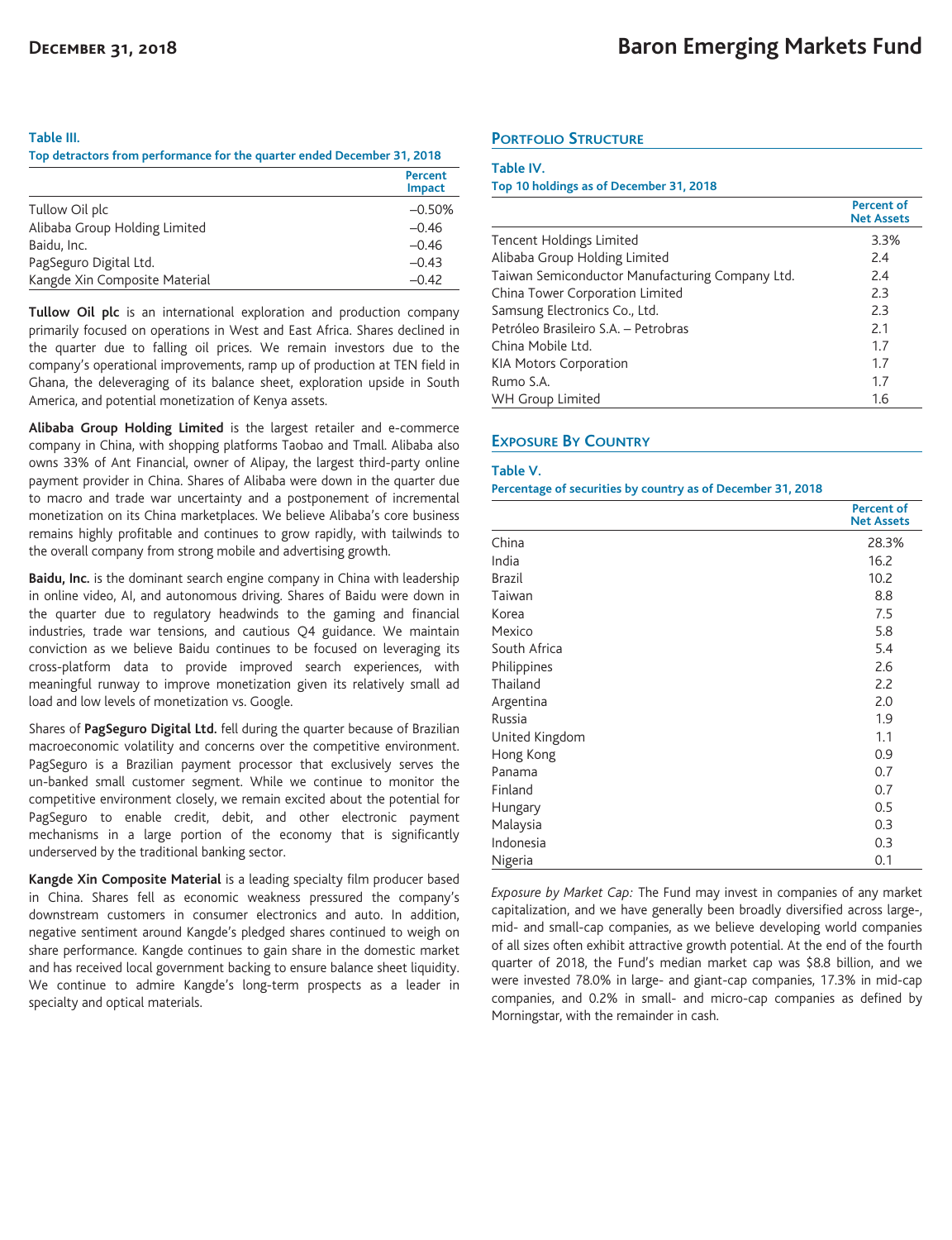# **Baron Emerging Markets Fund**

### **RECENT ACTIVITY**

During the recent quarter, we deployed a meaningful balance of our cash position in a declining market as we began to perceive attractive value, particularly in our quality growth arena. A new theme has materialized in recent months related to the impending rollout of 5G wireless networks. We currently have investments in **China Tower Corporation Limited, China Mobile Limited,** and **Nokia Corporation**, and hope to identify additional attractive opportunities in months ahead. More generally, we established several new beginning positions while also adding to several existing investments. **YY Inc.** is our second China-based live streaming investment that also holds a majority interest in HUYA Inc., a fast-growing and leading e-sports platform in China. Additionally, in China, we took initial positions in **KunLun Energy Company Limited**, a leading player in the generation, transportation, and storage of natural gas and LNG, which the government has targeted for high growth in coming years as a mechanism to shift energy content to more environmentally-friendly sources, and in **New Oriental Education & Technology Group Inc.**, a leading diversified educational services provider which is gaining share in a highly-fragmented market. We also took positions in **HDFC Bank Limited**, the leading highquality private sector bank in India, and **Wizz Air Holdings Plc**, a fast growing and leading low-cost airline operator in Central and Eastern Europe. We have followed both companies for quite some time and viewed the recent corrections in the shares as an attractive entry point. Finally, we also made an investment in **Nokia Corporation**, a Finnish wireless communications equipment vendor which we believe will likely be a major beneficiary of the trade-related conflicts occurring between the U.S. and China. While not an emerging market domiciled company, we believe Nokia potentially stands to gain material market share and enhanced earnings power at the expense of Huawei Technologies, the current China-based global leader that we believe will be somewhat compromised in accordance with the trade negotiations playing out between the U.S. and China. Huawei increasingly appears a pawn in this drama due to a host of violations of international norms. Capital spending on 5G wireless networks is poised to accelerate worldwide beginning later this year, supporting our broader 5G theme. In addition to the above**,** we also added to several investments, most notably **China Tower Corporation Limited**, **Taiwan Semiconductor Manufacturing Company Ltd.**, **Delta Electronics, Inc.**, **Hangzhou Hikvision Digital Technology Co., Ltd.**, **Han's Laser Technology Co., Ltd.**, and **PagSeguro Digital Ltd.**, all of which are technology-related growth companies that have experienced significant selling pressure in recent months.

During the quarter, we sold our positions in **Titan Company Limited**, a leading jewelry manufacturer and retailer in India based on concerns related to India's recent liquidity crisis, and **TAL Education Group**, a fast-growing and high-multiple educational and tutoring services provider in China, as we had concerns over government regulatory tightening and earnings quality. Finally, we also reduced several positions, including **Tencent Holdings Limited**, **Amorepacific Corporation**, **Momo Inc.**, **Sberbank of Russia PJSC** and **Yandex N.V.**, also based on concerns over heightened government regulatory risk and policy aggression.

## **OUTLOOK**

In our third quarter letter, we suggested several potential catalysts that could likely trigger a mean reversion in leadership where EM equities would begin to outperform. In our view, such catalysts included indications of a credible truce between the U.S. and China on trade, market recognition that U.S. corporate profits and equities were exposed to disruption from escalating tariffs and foreign policy tensions, and finally, a peak in unconstrained executive privilege, or what we termed "peak Trump political currency." In our view, during the fourth quarter, the above catalysts have all come into play, and as a result, EM outperformed the U.S. and global indexes for the first time in several quarters. We believe such outperformance is a welcome precondition to forming a durable bottom and a return to positive absolute returns.

Our expectation was that the above conditions would increase the likelihood that the U.S. would seek a compromise in trade relations with China and perhaps a return to more conventional foreign policy, and/or help coerce Fed behavior to become less restrictive, either of which would also reduce risk premium associated with EM assets and equities. We now enter 2019 with various risks to U.S. corporate earnings increasingly priced in and speculative and leveraged positioning in equities, bonds, and oil having corrected and normalized. Our conclusion is that much that could go wrong has now been priced in, particularly in mid-cap growth stocks globally, which suffered an outsized correction during the fourth quarter. Consistent with the above conditions, as well as our view that the U.S. midterm elections might represent an important inflection point where going forward we begin to see constraints on U.S. executive privilege, during the quarter we became considerably less defensive and exited the quarter with a muchreduced cash position. Looking ahead, in the near term, we believe a rally in global equities is more likely than a further decline, as markets begin to anticipate a de-escalation of protectionist measures and improving global trading conditions, as well as a more flexible Fed mandate. Such a development would likely suggest a peak in the U.S. dollar and further outperformance by EM and international equities. While this is our base case expectation for now, we remain cautious because global capital markets remain exposed to the elevated risk of policy error: Will the U.S. and China reach a credible compromise by the imposed March 2nd deadline? Will the Fed follow through in tempering expectations of future tightening if trade relations improve? Could a shift to positive global economic surprises, in the aftermath of a large decline in oil and long-term government bond yields, force the Fed to return to a more restrictive bias? Lastly, and indicative of a market environment where non-economic risks may ultimately "overwhelm the fundamentals," what can we expect in the coming months from the ongoing Mueller investigation and what sort of unpredictable response could it provoke?